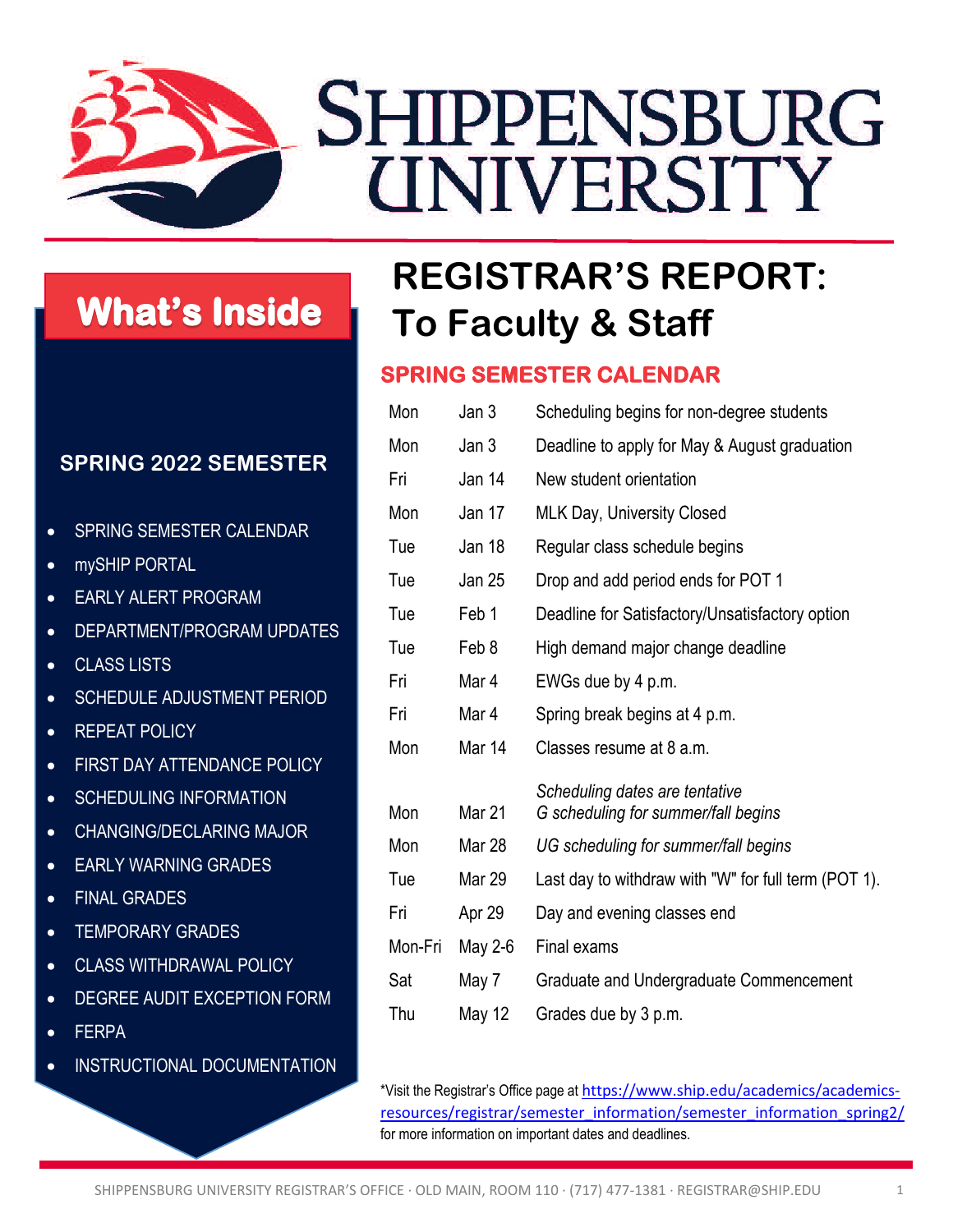# **myShip PORTAL**

The myShip portal provides access to a wide range of information and services. Services include course information and links, calendar links, and important messages. The portal may be reached at [https://my.ship.edu.](https://my.ship.edu/)

## **EARLY ALERT PROGRAM**

Visit [https://www.ship.edu/APS/Early\\_Alert/Early\\_Alert\\_Program/](https://www.ship.edu/APS/Early_Alert/Early_Alert_Program/) for information on the Early Alert Program.

Information and the online referral form for faculty and staff are available in the myShip portal.

Follow these steps to make a referral:

- Log into the myShip Portal
- The Early Alert Program is accessible under two tabs:
	- o Faculty tab: Tools
		- Click on SSC Navigate
	- o Employee tab: Tools
		- **Look for title: Other Support Tools**
		- Click on SSC Navigate
	- $\circ$  On the right side of the page, you should read the title Actions
	- o Under Actions, click Issue an Alert

#### **DEPARTMENT/PROGRAM UPDATES**

The following updates have been approved since the last Registrar's Report was printed. Please reference the UCC proposal listed for specific details.

#### **Program Revisions:**

- 20-258 BS in Software Engineering
- 21-001 Marketing Minor
- 21-027 German Studies Minor
- 21-005 BS in Chemistry, Medical Sciences Conc.
- 21-006 ACS Certification Minor
- 21-011 BS in Chemistry, Biotechnology Concentration
- 21-008 BS in Civil Engineering
- 21-009 BS in Civil Engineering, Env. Engineering Conc.
- 21-021 BSBA in Entrepreneurship
- 21-035 Psychology Minor
- 21-036 BA in Psychology

### **CLASS LISTS**

Class lists are available through the myShip portal. Class lists should be accessed prior to the start of class. Class lists should be accessed again on January 26th, which is after schedule adjustment. Please refer to the detailed instructions distributed via e-mail to faculty regarding the reporting of discrepancies. *A final class list review must be done by February 1st,* as outlined in the detailed instructions that were distributed.

### **SCHEDULE ADJUSTMENT PERIOD**

The drop and add periods extend to the **eighth** calendar day, excluding holidays to adjust their schedule. The deadline to drop or add a class for the full term (POT 1) this spring is **Tuesday, January 25th**.

To view a complete listing of all drop and add deadlines for various parts of term, visit

[https://www.ship.edu/academics/academics](https://www.ship.edu/academics/academics-resources/registrar/semester_information/semester_information_spring2/)[resources/registrar/semester\\_information/semester\\_in](https://www.ship.edu/academics/academics-resources/registrar/semester_information/semester_information_spring2/) [formation\\_spring2/.](https://www.ship.edu/academics/academics-resources/registrar/semester_information/semester_information_spring2/)

## **REPEAT POLICY**

#### **Undergraduate Students:**

- Students may avail themselves of the repeat/grade replacement option a total of six times, with the most recent grade of the course being used in the QPA calculation, regardless of whether grade is higher or lower.
- A single course repeat for grade improvement will be limited to two times. The six repeats may include repeating six courses one time each, repeating three single courses two times each, or any combination which adds up to six instances where a single course is not repeated more than two times.

#### **Graduate Students:**

- Permission from the academic department must be obtained before a course may be repeated.
- Graduate students are limited to a total of two repeats where the most recent grade of the course will be used in the QPA calculation, regardless of whether that grade is higher or lower.
- A single course repeat for grade improvement is limited to one time.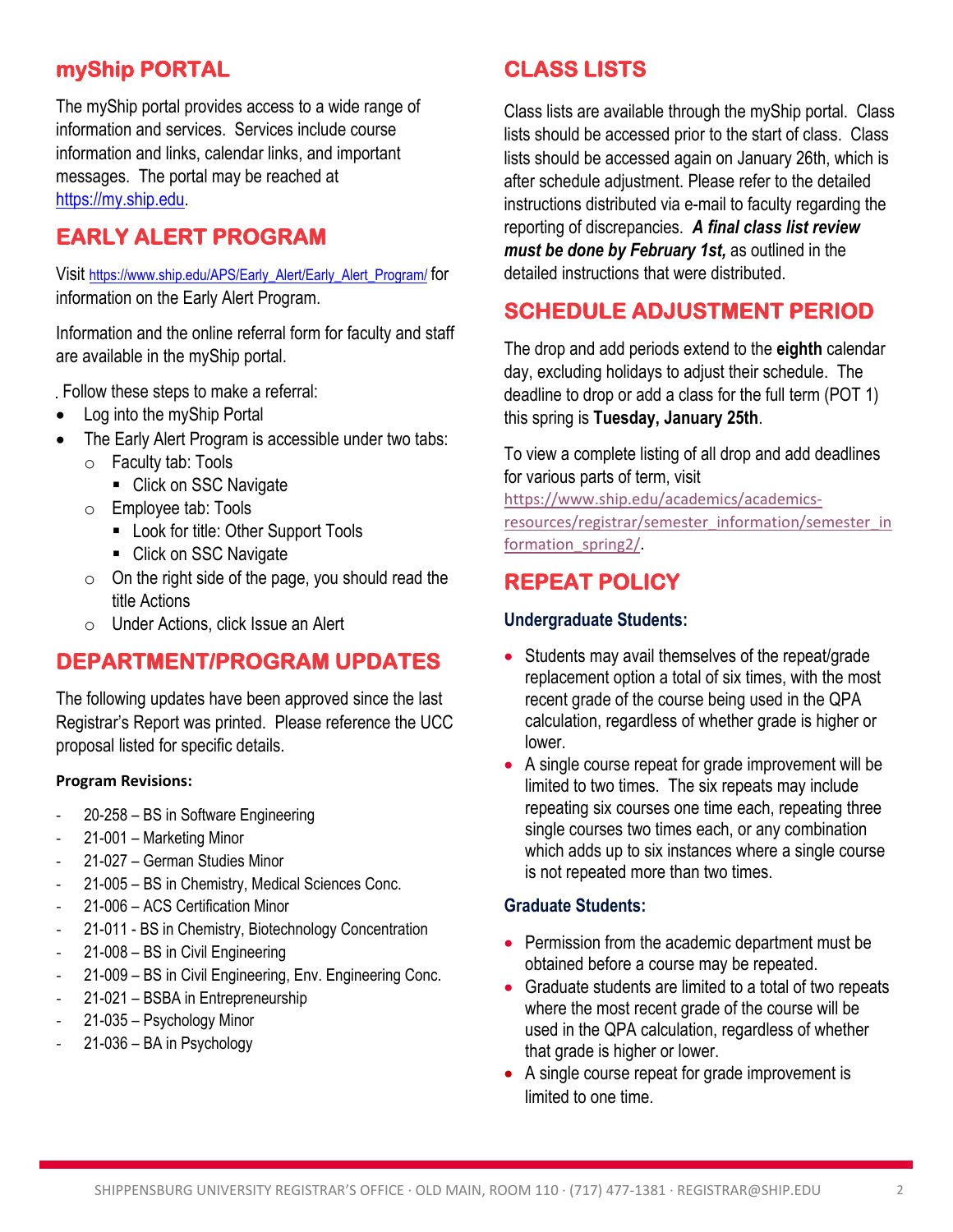Prior to any student athlete or any student with financial aid utilizing the repeat option, the student should ensure it will not jeopardize their status as a student athlete or their ability to receive financial aid.

In Banner, when a student repeats a course, the student's QPA is recalculated at the point in which the course being repeated was initially taken. Previously, when a student repeated a course, the student's QPA was recalculated at the point in which the repeat course was taken.

# **FIRST DAY ATTENDANCE POLICY**

The first day attendance policy allows faculty to remove students from a course if they do not attend the first class session and do not provide notice to the faculty or the department secretary. This also applies to the first class after a student adds a course during schedule adjustment. If students are dropped from a course this way, they may only reschedule it if it is open during schedule adjustment.

Even if students do not attend the first class, **they are still responsible for officially dropping the class** during schedule adjustment. Otherwise, they may remain scheduled for the class, which may result in fees being charged to them and a grade of "F" on their academic record.



If a failing grade must be entered due to a student's non-attendance in a class, faculty must use the "FA" grade

and enter a last date of attendance as noted in the detailed instructions provided when final grading is enabled. This action is required for Shippensburg University to remain eligible for Title IV funds.

# **SCHEDULING INFORMATION**

Fall 2022 scheduling information will be available around the beginning of March via the myShip portal. This information is real time. It will immediately reflect changes that are continually being submitted (e.g. faculty changes, room changes, time/day changes, etc.)

# **CHANGING/DECLARING A MAJOR**

All approved requests for changes in declarations of [majors and minors](http://www.ship.edu/Registrar/Declaration_of_Study/) will be processed throughout the semester. **No approved requests will be held.**

Students who wish to declare a **major in a high demand program** *must* **submit their request during the first three weeks of the semester** in order to be considered. The following programs are currently designated as high demand majors: Biology, Psychology and Communication, Journalism and Media.

# **EARLY WARNING GRADES**

Early warning grades are due no later than **4 PM, on March 4th**. Advisors may review these grades through the myShip portal to aid in their determination of measures that should be taken.

## **FINAL GRADES**

Final grades are due no later than **3 PM, on May 12th.** All grades should be submitted by this deadline. This will ensure students receive the appropriate correspondence regarding their academic standing (good standing, probationary status, or academic dismissal), financial aid eligibility is evaluated properly for applicable students, and review of our student athletes is complete and accurate.

If a failing grade must be entered due to a student's nonattendance in a class, faculty must use the "FA" grade and enter a last date of attendance in the appropriate field, as noted in the detailed instructions provided when final grading is enabled. This action is required for Shippensburg University to remain eligible for Title IV funds.

### **TEMPORARY GRADES**

The grade of "I" (incomplete) is given if a student is unable to complete the requirements of a course due to serious illness, death in the family, or other personal emergency. If the work is not completed by the last day of classes before final exam week of the next full semester, the student will receive a grade of "F" for that course.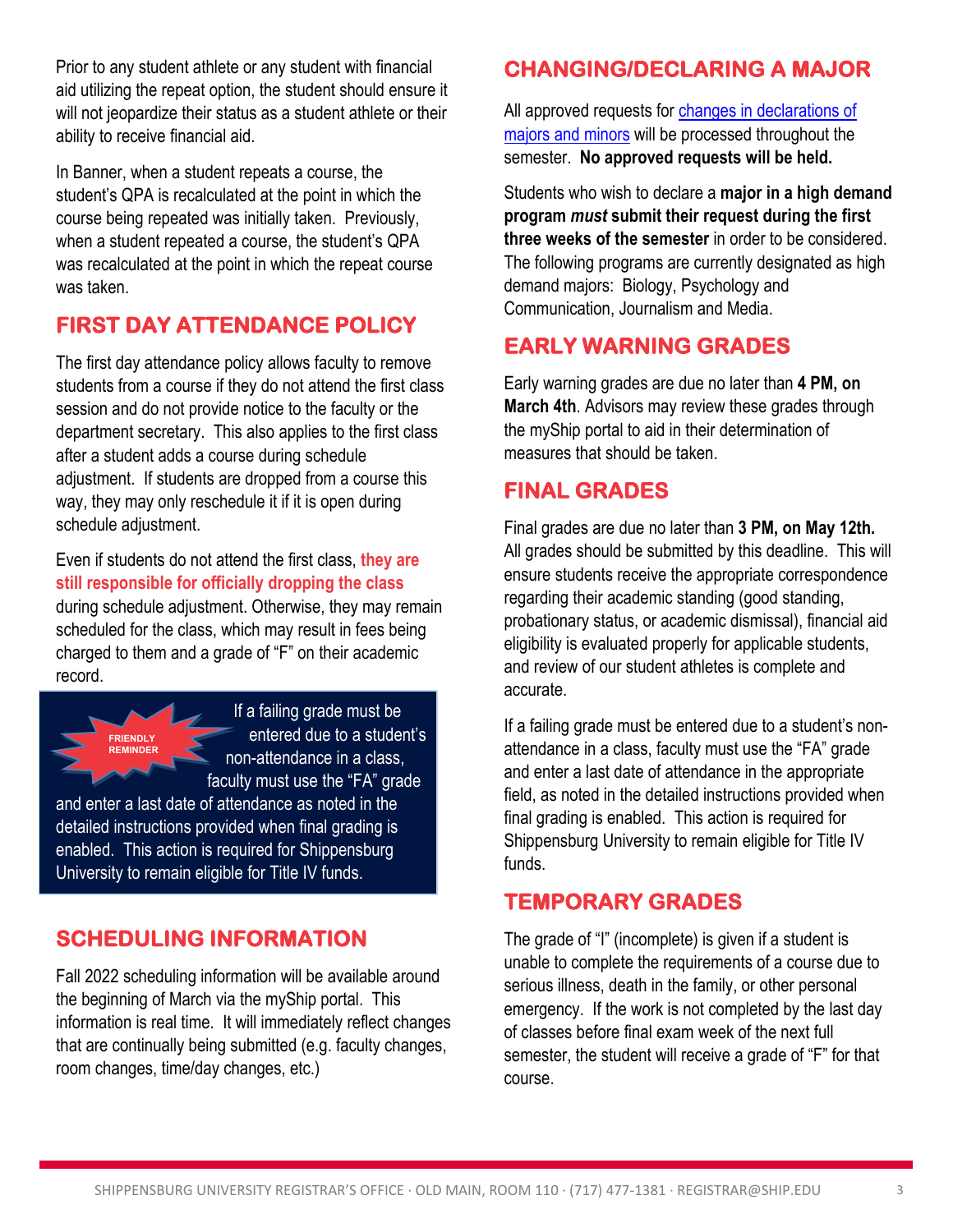With prior approval of the appropriate dean, the grade of Q (deferred grade) may be awarded for courses such as research, thesis, and internship, which are designed to extend over more than one grade period. Students who receive a Q grade in a course should work closely with the instructor to plan a schedule in order to complete the work within a specified time period (maximum of three years) or the grade will convert to an F.

**At the end of each semester, a listing of outstanding "I" or "Q" grades is sent to the faculty to correct.** If an expiring grade is not changed to a regular grade by the deadline listed on the accompanying memo, the grade will be changed to a grade of F.

#### **CLASS WITHDRAWAL POLICY**

A student may withdraw from a class through the **tenth** week of the semester. After schedule adjustment, students may withdraw from classes with "W" grades via the myShip portal. Students may withdraw from all but their final course. To withdraw from their final course, undergraduate students must personally visit their academic dean's office and graduate students must fill out the electronic form located at

[http://www.ship.edu/Registrar/Withdrawal\\_Request\\_Form/](http://www.ship.edu/Registrar/Withdrawal_Request_Form/) .

The deadline to withdraw from a class or the university and receive a "W" grade for full term (POT 1) for spring is March 29th. Visit

[https://www.ship.edu/academics/academics](https://www.ship.edu/academics/academics-resources/registrar/semester_information/semester_information_spring2/)[resources/registrar/semester\\_information/semester\\_in](https://www.ship.edu/academics/academics-resources/registrar/semester_information/semester_information_spring2/) formation spring2/ for a complete listing of withdrawal deadlines for all parts of term.

# **DEGREE AUDIT EXCEPTION FORM**

A Degree Audit Exception Form has been placed on myShip. Advisors, department offices, and deans' offices may access this form by doing the following:

- 1. Log on to **myShip**.
- 2. Click on **Faculty** tab.
- 3. Click on **Resources**.
- 4. Click on **Exception to Graduation Requirements - Degree Audit Exception Form** in the **Advising Toolkit** section.
- 5. Sign on to anchor.ship.edu.

The process for this form will be:

- 1. The request is initiated by the Advisor/Dept Chair/or Dean's office.
- 2. The form is then reviewed and approved/denied by the Advisor, then the Department Chair, and then Dean/Associate Dean.
- 3. The Dean's office notifies the student of the outcome.
- 4. The Dean's office will forward the original to the Registrar's office, and copies will be forwarded to the Department Chair/Advisor.
- 5. The Registrar's office will process the request in Degree Works degree audit system.

# **FERPA**

#### **(FAMILY EDUCATIONAL RIGHTS & PRIVACY ACT)**

Faculty have the educational right to access and view students' academic information. This access comes with responsibilities to protect this information.

Directory information may be released, as long as the student has not indicated they do not want this information released. For those students who have requested their directory information not be released, you will receive a warning message that information about the student is confidential when attempting to access information on Banner forms. You will see a message "Confidential information for (Student Name)" when accessing information via myShip portal.

Directory information includes name, home and local addresses and phone numbers, enrollment status, e-mail address, major, degree and honors. Any information other than directory information may not be released to anyone.

Grades are private information, and only the student is able to view this information. It is Shippensburg's policy that we do not discuss a student's record with anyone over the phone, including parents. If a parent wants information concerning a student, please refer the parent to the office of the Registrar.

Social security numbers and student IDs are personally identifiable information. You may not use these numbers or a portion of these numbers to post grades in public view. Graded papers should be given to students in class or left with staff to keep in the building office for pick up. Do not leave papers outside your office for students to go through.